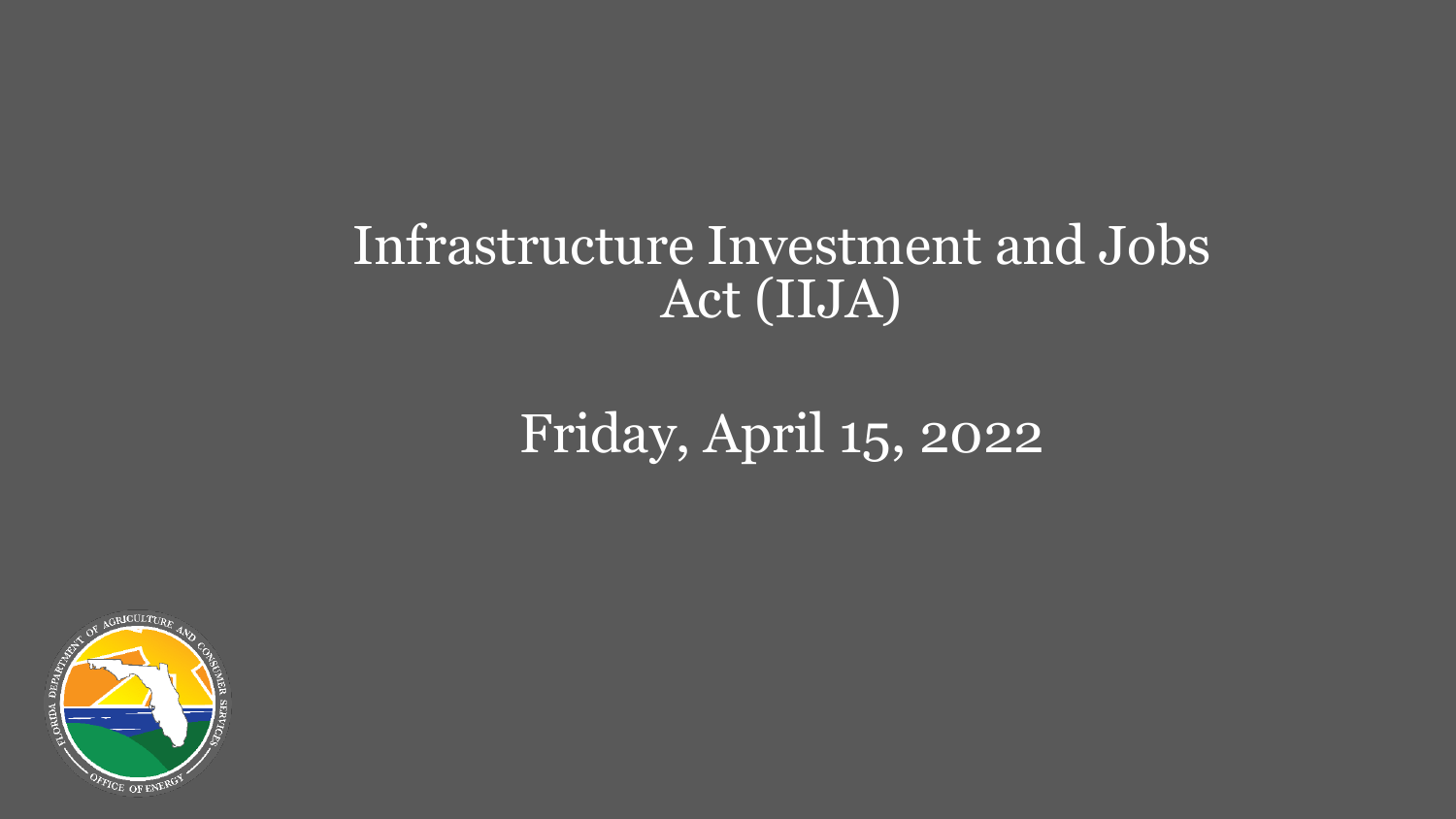#### FDACS OOE Functions & Responsibilities

- Legislatively designated state energy policy development office within Florida
- Evaluate energy related studies, analyses, and stakeholder input
- Promote and advocate for the development and use of renewable energy resources, energy efficiency technologies, alternative fuels, and alternative vehicle technologies
- Use available state and federal funds to develop and manage energy efficiency, renewable energy, energy education, alternative fuels and alternative vehicle technologies programs
- Produce an Annual Energy Report
- Serve as the State clearinghouse for all energy information

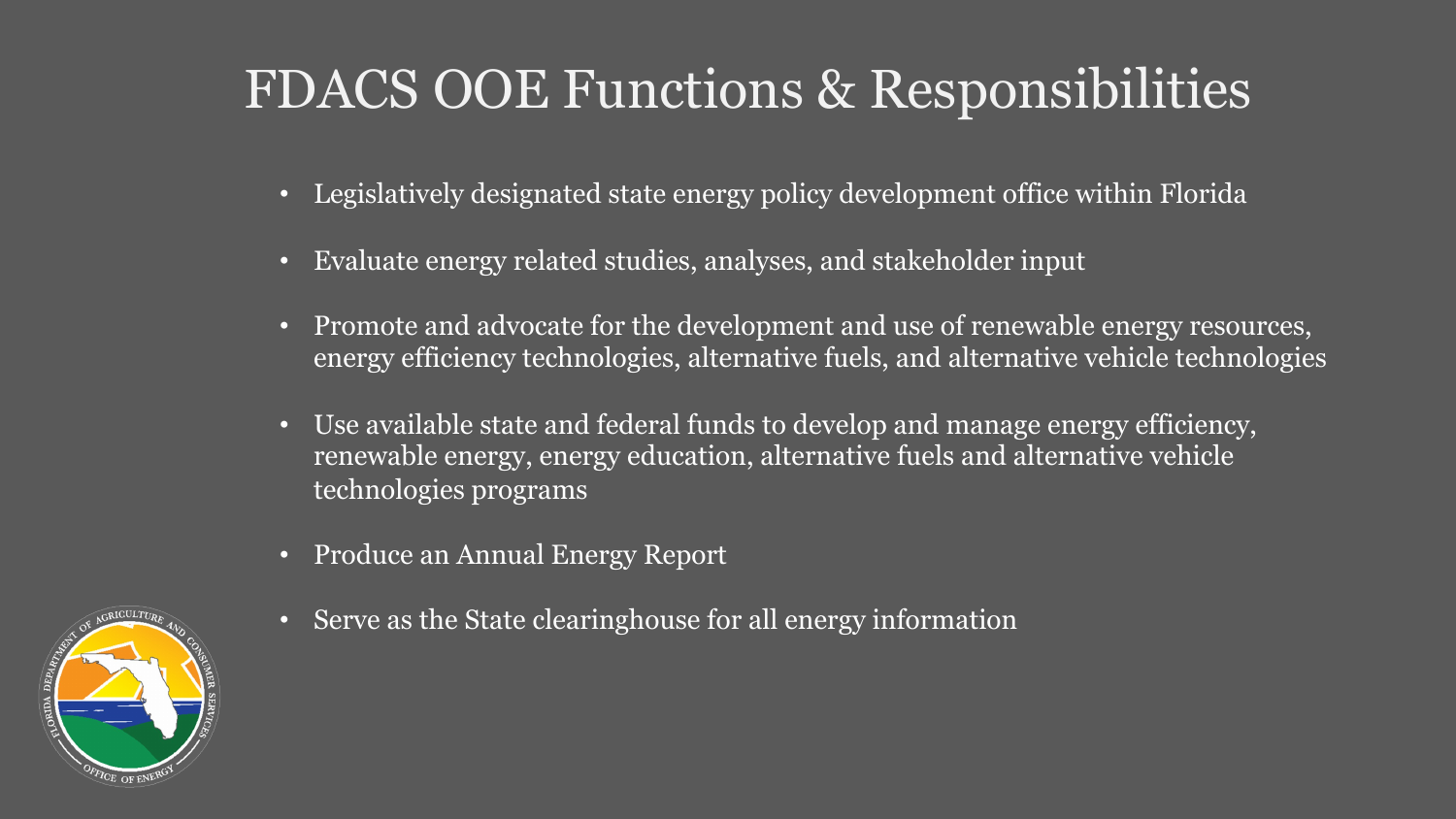# Florida – IIJA Formula Funds

State Energy Program - \$500,000,000 Est. \$18,325,982 to FL Office of Energy

Energy Efficiency and Conservation Block Grant - \$550,000,000 Est. \$6,100,285 to FL Office of Energy

Energy Efficiency Revolving Loan Fund Grant Program Est. \$3,655,196 to FL Office of Energy

Weatherization Assistance Program - \$3,500,000,000 Est. \$32,359,074 to FL Weatherization Office

EV Infrastructure - \$5,000,000,000 \$198,000,000 to FL Dept of Transportation

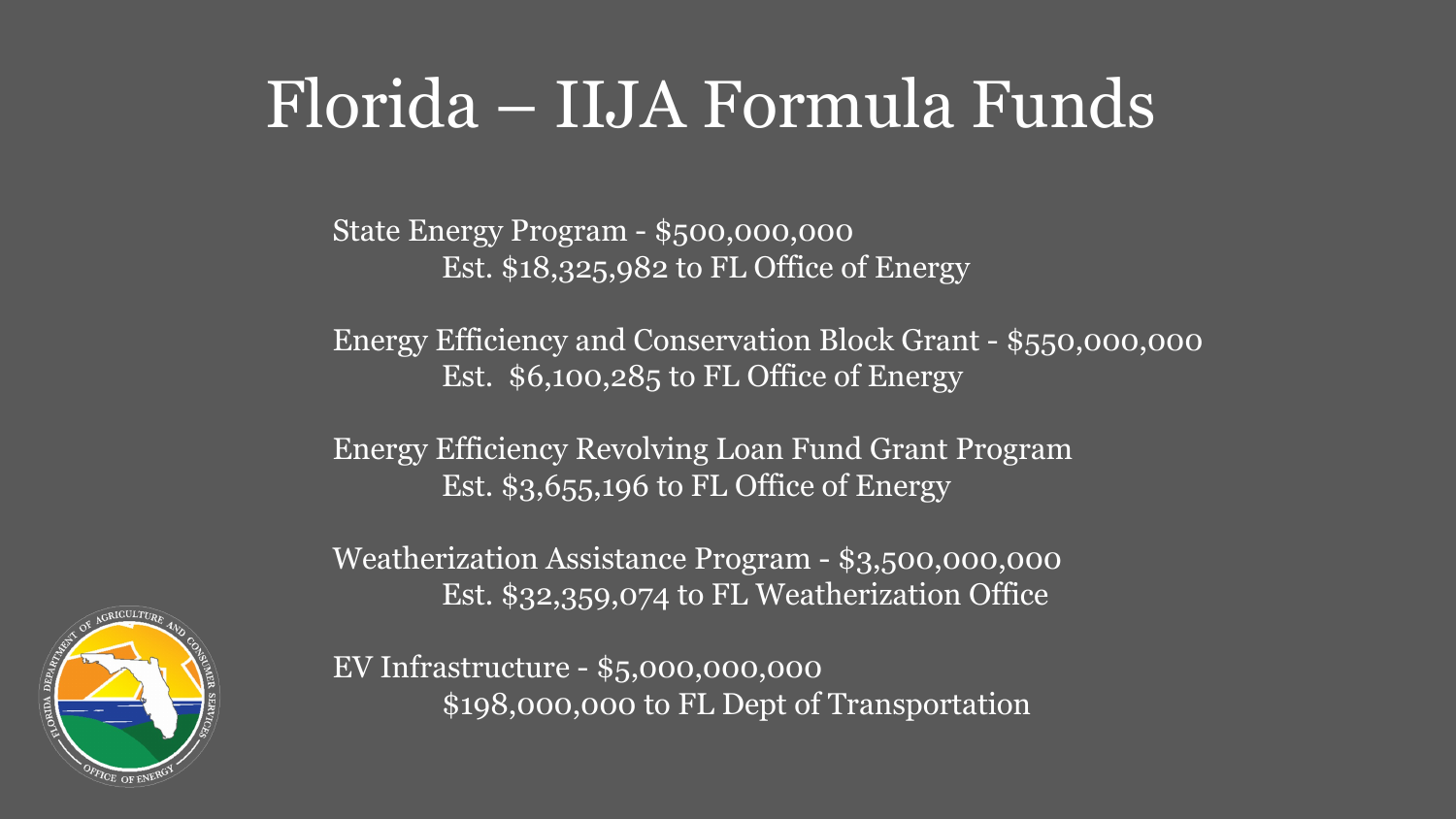### Energy Efficiency and Conservation Block Grant - \$550,000,000

- 2 ways formula funds allocated to states:
	- Direct to cities over 35,000 and Counties over 250,000 in population
	- SEO pass through funding to cities under 35,000 and counites under 250,000 in population
- In IIJA, able to use EECBG funds for EV infrastructure

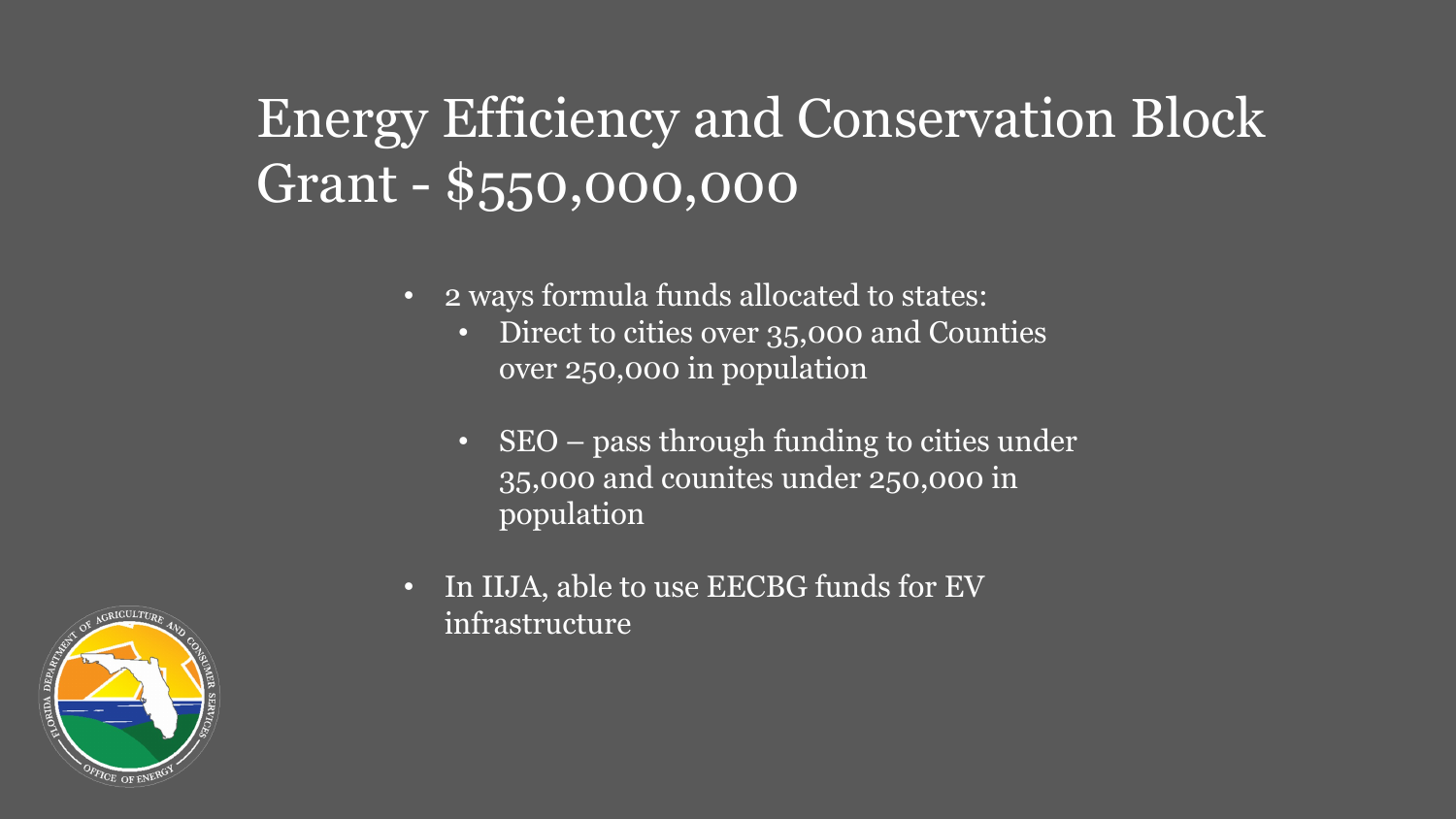## IIJA Com[petitive Funding Opp](https://r20.rs6.net/tn.jsp?f=001wFdH76u550oN1fHMBMvDw2kbbl6KJRrT30_FO2tdSuSQIt4StjbYAH-etnYcAR6j1cBSmwNsklRLq3wgGtciwAgQ__6mGvXK-Ly8mBBvyNyHmw3xsrNvRqEQRLZycnG0QpTnSSB5GBDJv9tQwZAk-i6qHOwEE9xEgPQoxRAjg6nLsbgvIsPhk86G_xs8PPSElRSlyEpRhIYj32-sDn-hc944uEvKIjIscZEH74HKUkw=&c=3l2qsS2IcR7ld9WhxigyZmuoZmdUWf4GzARtIO9Sjz1IciYbEfNTlg==&ch=gnt897YT6jfC0YJuuN6EpOsLtBupUR8QsGzUWGRdJfK8wlKEMzFB9Q==)

- Energy Auditors Grant Training Progr
	- $$40,000,000$  \$2 million available state
	- State Energy Office eligible to app
- Public School Facilities Energy Effic Renewable Energy Grant
	- \$500,000,000
	- **DOE Request For Information**
- **Building Energy Codes Technical Assi** Training
	- \$225,000,000
	- https://www.energycodes.gov/RI workshop

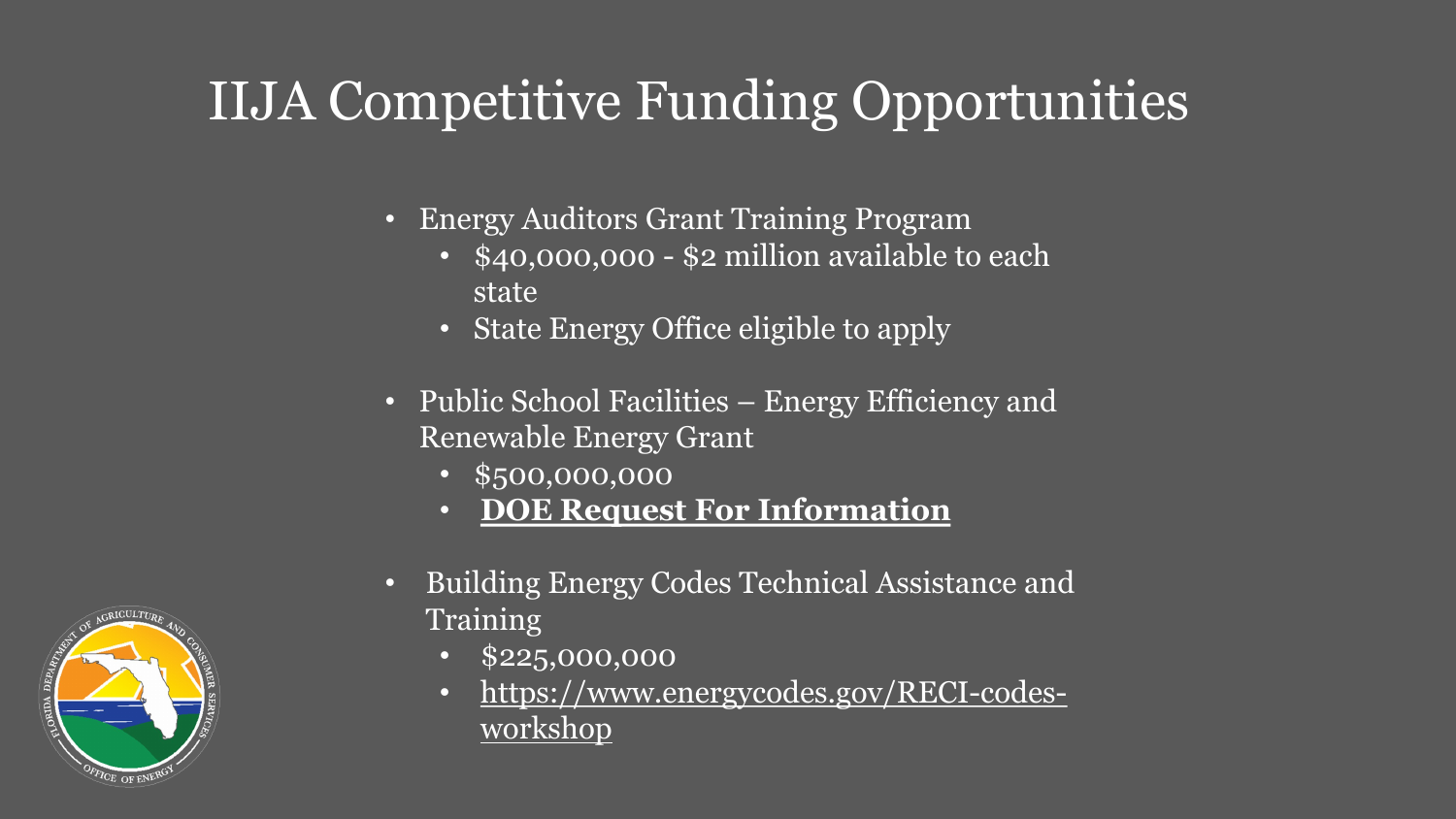### IIJA Competitive Funding Opportunities

- Rural and Municipal Utility Advanced Cybersecurity Grant and Technical Assistance
	- $\cdot$  \$250,000,000
- Smart Manufacturing Technology Implementation Program
	- \$50,000,000
- Grants for Charging and Fueling Infrastructure
	- \$2,500,000,000 funding thru US Department of Transportation